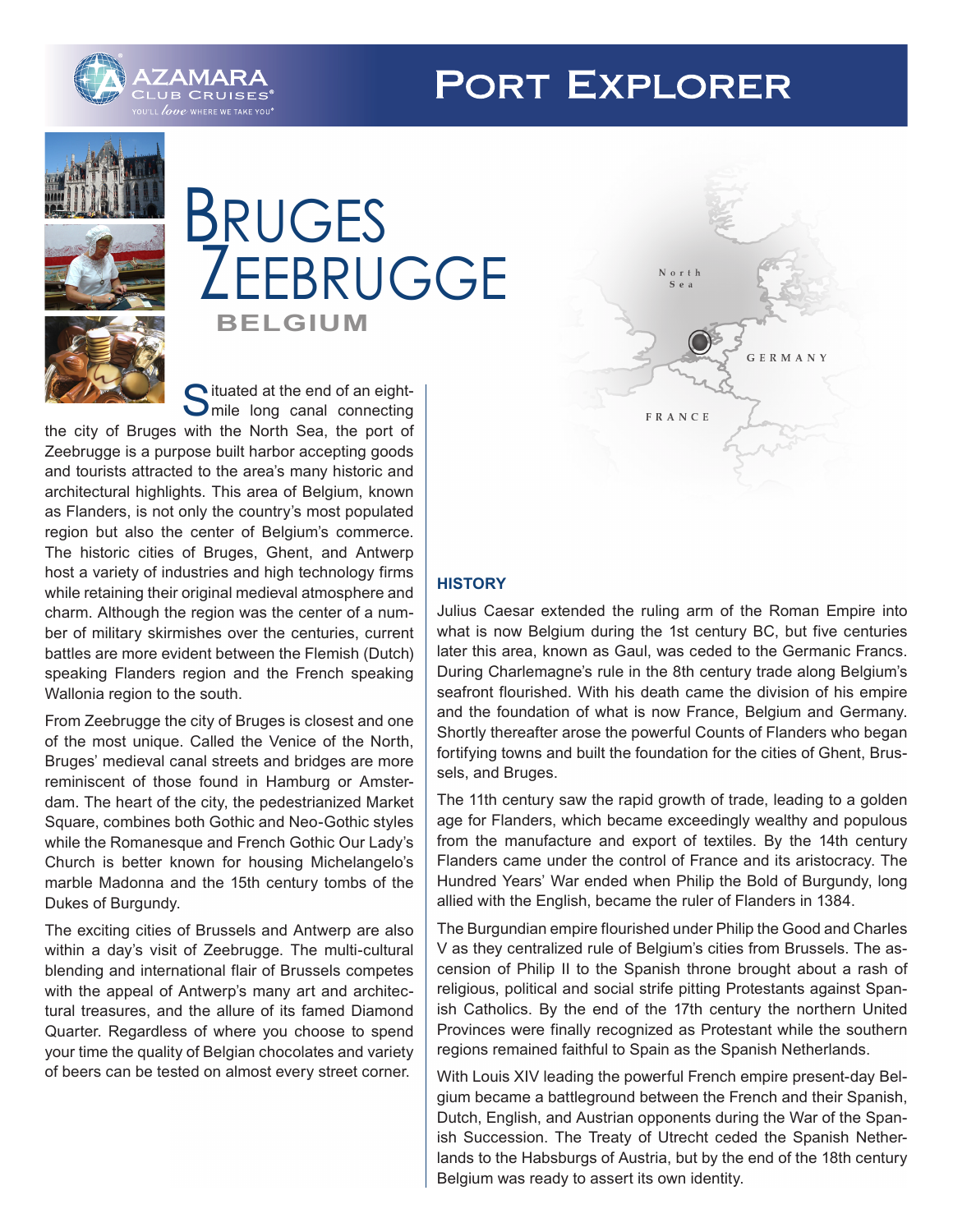

The kingdom of Belgium was established on January 20, 1831, and was quickly recognized as an independent nation. The country flourished culturally and economically until the German occupation of Belgium during both World Wars. During the post-war period Brussels has become the headquarters of the European Community, NATO, and a center of international business in Europe.

#### **BRUGES PLACES OF INTEREST**

Markt (Market Square) sits at the center of the ancient walled city of Bruges, lined with 17th century gabled houses and dominated by the 14th century Belfort (Belfry). At a height of 270 feet/82 m. the tower is not only easily found, but visitors can climb the more than 350 steps to the top to enjoy panoramic views of the city. One of the Belfry's most outstanding characteristics is the renowned range of its 47 bells that ring out a variety of melodies. On the eastern side of the square stands the Gouvernement Provincial, the seat of the provincial administration, in a 19th century Gothic structure.

The **Burg** is another of the town's main squares, also known as the Fortress. This open square was the one time home to a fortress built for Count Baldwin I to protect the town from Norman invaders.

2 Today visitors to the square can admire its nine centu-<br>ries of architecture, including the 14th century sandstone **Stadhuis** (Town Hall). The building's elegant medieval turrets outline the six narrow windows bearing the coats of arms from neighboring towns and villages during the Middle Ages. Inside, at the top of a monumental stairway, is the Hall's famous Council Chamber, renowned for it's ornate ceiling, murals, and the brass statue of the city's patron saint.

3 The **Heilig-Bloed Basiliek** (Basilica of the Holy Blood) sits next to the Town Hall and consists of a 12th century Romanesque lower chapel and a 15th century Gothic upper chapel. The Lower Chapel is the oldest in the city and was built to house the relics of St. Basil, for which the chapel gets its name. The Upper Chapel houses the basilica's best-known relic, that of the Holy Blood. The gold and crystal container from Constantinople is thought to contain sheep's wool impregnated with the blood of Christ. Each Ascension Day the relic is paraded through the town in the Procession of the Holy Blood, a tradition that has been in existence since the 15th century. The building is also home to the Heilig-Bloed Museum, which exhibits vestments, religious paintings and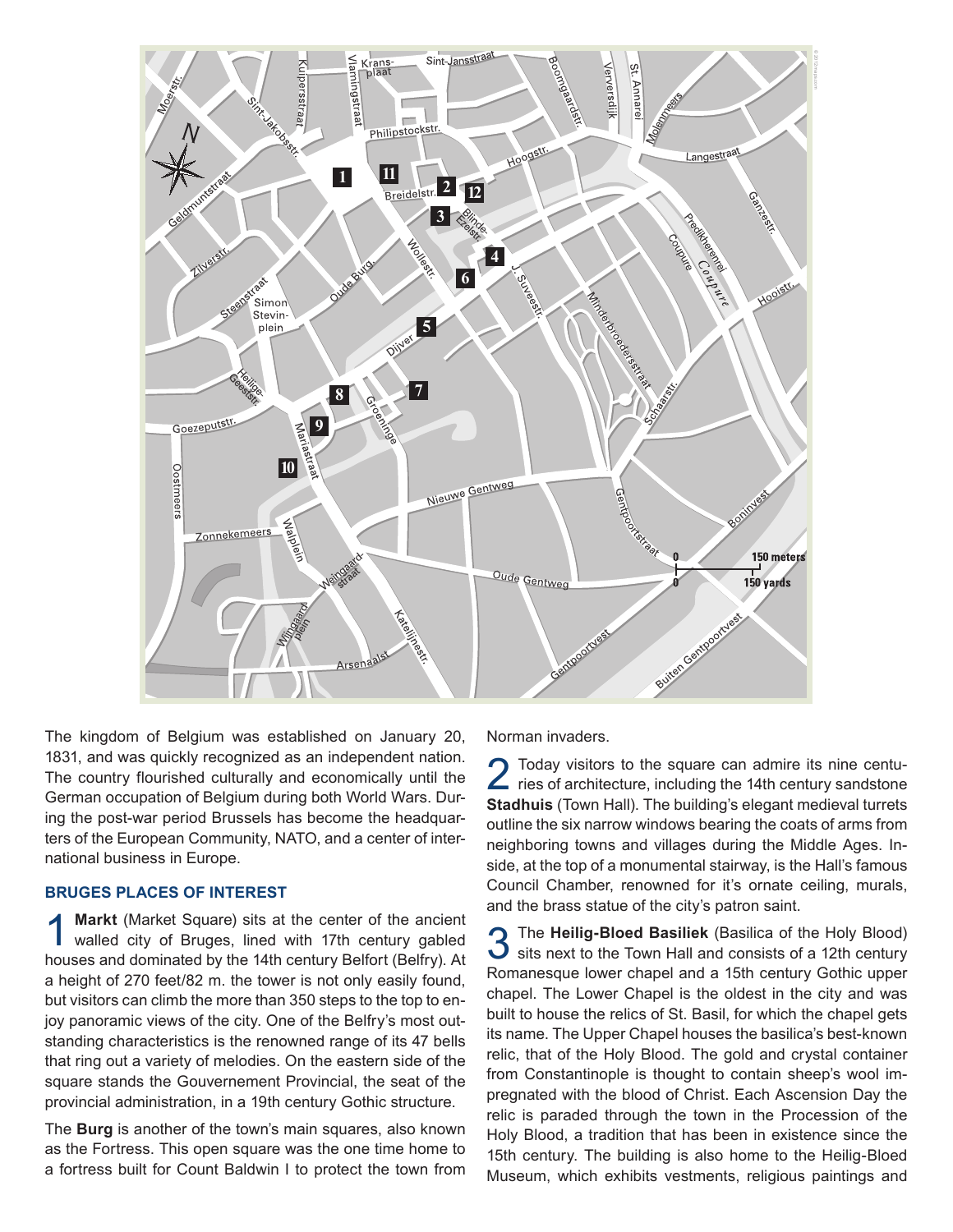statuary.

**4 Vismarkt** is connected to the Burg by Blinde Ezel (Blind Donkey); the street that runs alongside the town hall and crosses one of the city's many canals. This small square is lined with a number of picturesque homes that make up Huidevettersplaats.

5 **Bruges' canals** can be followed along both Dijver and Groenerei streets, tracing the series of pretty canals, stone bridges and quays which give the city it's medieval charm. The canals can be explored both on foot and by boat.

The **Rozenhoedkaai** is a scenic point favored by visiting painters and photographers.

The Groeninge Museum is accessed through a 13th century gateway and houses the city's best-known collection of Flemish paintings from the 14th century onward. The building is set along a park just a short walk from the Dijver and the city's canals. Works by Jan van Eyck, Gerard David, Hans Memling, Hieronymus Bosch, and Jan van Goyen are all on display.

**8** The **Gruuthuse Museum** was originally the seat of the Lords of Gruuthuse but now houses the Museum of Antiquities and Fine Arts. The 15th century mansion displays a variety of fine and applied art including a 16th century tapestry entitled "The Triumph of Alexander the Great", and a solid silver chalice created by Antoine Kerckof of Bruges.

9 Onze **Lieve Vrouwekerk** (Church of Our Lady) is a 13th century Gothic monument exhibiting an eclectic mix of styles and dates due to several refurbishings and remodelings. The church tower stands at a height of nearly 400 feet/122m., making it the tallest spire tower in Belgium. Its interior houses the Renaissance mausoleum of Charles the Bold and the Gothic-style mausoleum of Mary of Burgundy, among numerous other artistic treasures. Isenbrandts's "Our Lady of the Seven Sorrows" and Michelangelo's marble "Our Lady and the Child Jesus" are also on display.

**10** The **Memling Museum** pays tribute to one of Bruges' most famous painters, Hans Memling (1433-1494) and explores some of his best work. The museum is housed in the former St. Jans Hospitaal and its most notable displays include the "Mystical Marriage of St. Catherine" and the altarpiece "St. John the Baptist and St. John the Evangelist".

#### Beyond Bruges/Zeebrugge

**Brussels** is both Belgium's and Europe's capital, a collection of quiet squares and parks surrounded by the demands of a modern city supporting both the institutions of the European Union and NATO. The city is divided into the Lower and Upper Towns, the former being the town center since the Middle Ages and the home to the Grand Place, the best preserved city square in Europe. The Upper Town is the center of modern Brussels, home to many of its finest galleries and a center of European banking.

**Antwerp** was never a political capital but was one of the most economically influential cities in Northern Europe. In the 15th

century Bruges' connection to the sea became laden with silt, shifting the center of trade to Antwerp. A renaissance of sorts followed producing many of the city's Renaissance and Gothic structures. Peter Paul Rubens, along with his contemporaries, built Antwerp into a center of the arts, and many of Rubens' finest work can be found in the city's religious buildings and museums. Over the centuries Antwerp has also emerged as the world's largest center of diamond cutting.

**Ghent** was a city of expansion during the Middle Ages, serving as the seat of the Counts of Flanders and the center of the textile trade. Modern Ghent is undergoing a great renovation, enlivening its Goth-



ic and Renaissance architecture and enticing visitors to its mostly pedestrianized streets. Art also plays an important role in Ghent's atmosphere, especially in the city's St. Bavo's Cathedral where Jan van Eyck's 15th century "Adoration of the Mystic Lamb", and Rubens' "The Vocation of St. Bavo" are on display. Cobblestone streets give way to lace and chocolate shops while locals relax at one of the many bars and restaurants dominated by the city's three medieval steeples.

## **SHORE EXCURSIONS**

To make the most of your visit to Bruges, Zeebrugge, and surrounding areas we suggest you take one of our organized Shore Excursions. For information concerning tour content and pricing consult your Shore Excursion Order Form or contact the Shore Excursion Desk. When going ashore, be advised to take with you only necessary items and secure any valuables onboard.

# **LOCAL CUSTOMS**

Bargaining: Shop prices are fixed and there is little opportunity to bargain here.

Tipping: Tipping is not necessarily expected in Belgium, however, if you receive good service it is customary to leave 5% – 10% at restaurants. For taxi drivers, it is customary to leave a few extra euros.

# **LOCAL CUISINE AND DRINK SPECIALTIES**

Much of Belgium's cuisine is similar to that of its neighbors to the north and south. Moules marinieres (marinated mussles), lapin a la biere (rabbit in beer), and croque-monsieur (ham and cheese toasted sandwich) are some of the local specialties. Belgian chocolates are considered some of the best in the world.

Belgium is a country of beer makers and beer drinkers. Some of the best beers in the world are thought to come from Belgium and each town, village and city has its own favorites. Trappist beer is usually brewed in one of the country's Abbeys and is among the strongest. Fruit beers (cherry, raspberry, peach) are extremely popular.

# **SHOPPING FACILITIES**

There are very few shopping opportunities in the small vil-